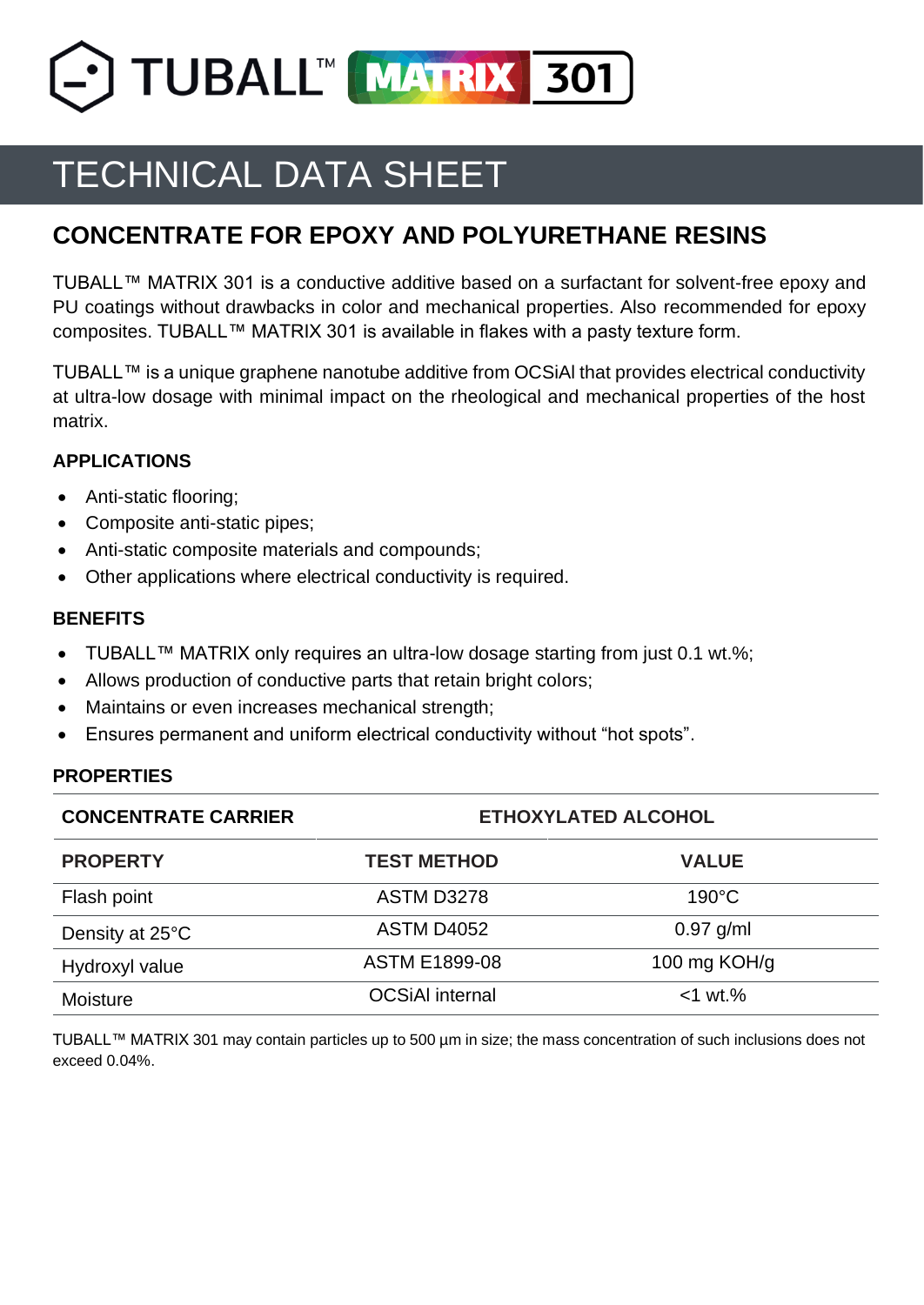

# **TYPICAL ADDITION RATE**

Depending on the characteristics of the dilution polymer and the processing conditions, the loading range of TUBALL™ MATRIX 301 for anti-static or dissipative applications can be as low as 0.1–4.0 wt.%. The exact loading level depends on the required performance, resin characteristics, processing conditions and presence of other ingredients.

An example of a percolation curve, obtained by compounding TUBALL™ MATRIX 301 in D.E.R. 351 epoxy resin, is shown in the figure below. The dilution of the concentrate in neat D.E.R. 351 was performed using a mechanical overhead stirrer.



#### **DILUTION**

In order to obtain a high-quality TUBALL™ MATRIX dispersion, OCSiAl recommends that close attention be paid to the dilution procedure. Refer to the Processing Guidelines for detailed information.

#### **PACKAGING**

OCSiAl provides TUBALL™ MATRIX 301 samples in plastic containers (50 g concentrate). Industrial volumes are available in different packaging up to 50 kg.

# **STORAGE AND TRANSPORTATION**

The product is stable in unopened original packaging when stored at temperatures below  $70^{\circ}$ C. The recommended storage life is up to 24 months when stored as directed.

#### **SAFETY**

To ensure safe handling, the appropriate safety regulations should be observed. OCSiAl recommends that every user should be able to apply the safe handling procedures necessary for the user's applications before any handling or manufacturing takes place. A Safety Data Sheet outlining the hazards and handling methods for TUBALL™ MATRIX 301 is available.